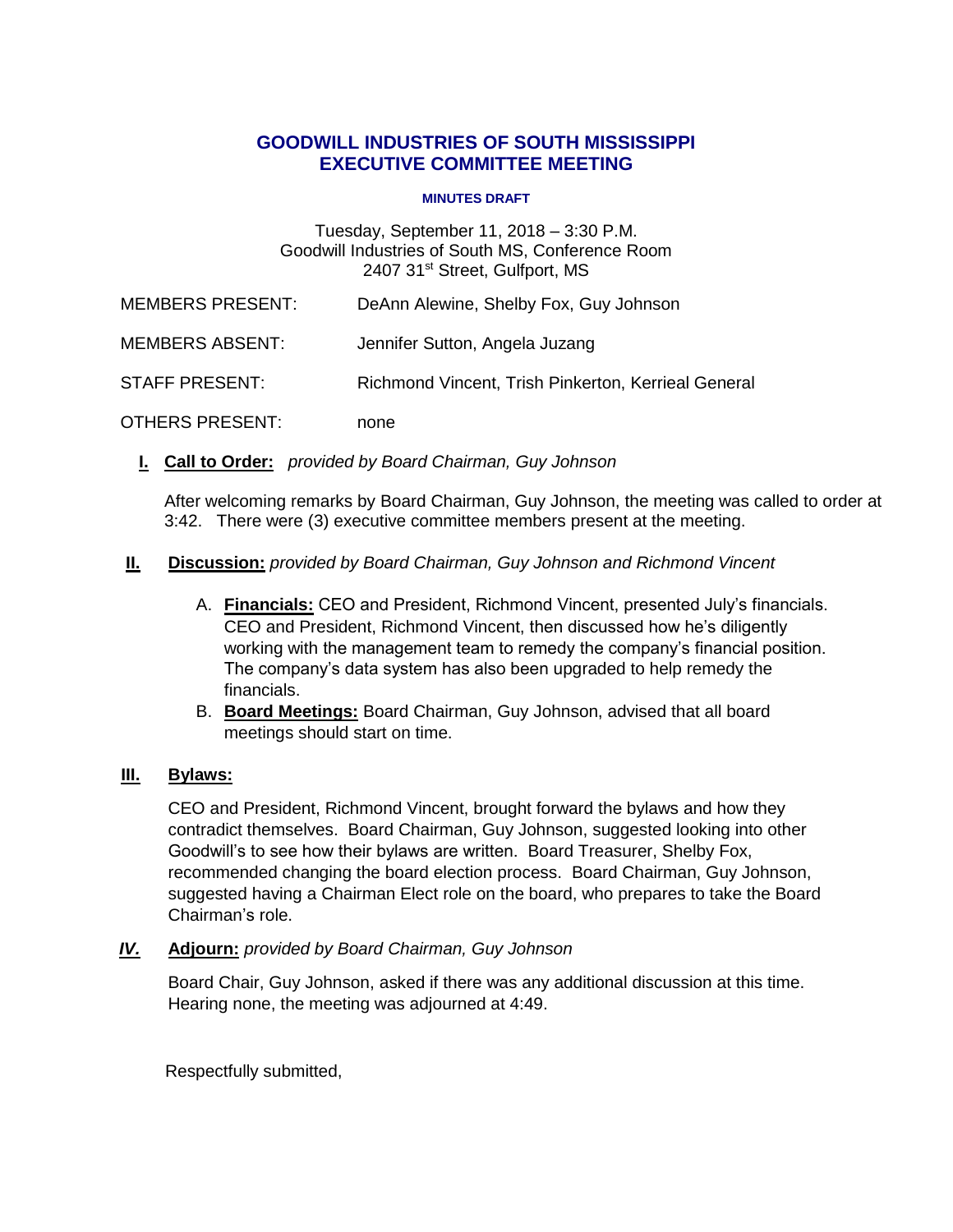DeAnn Alewine Board Secretary Goodwill Industries of South Mississippi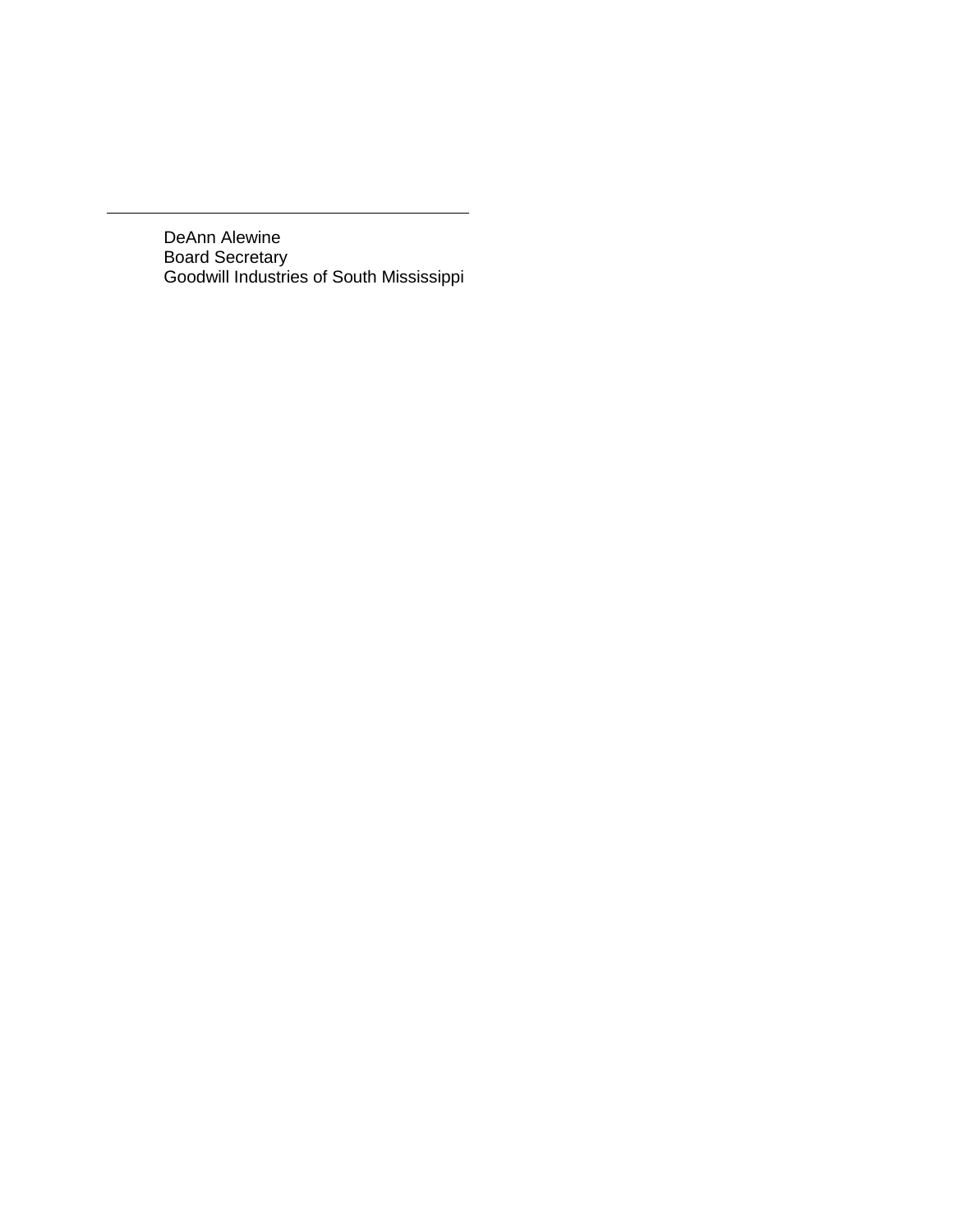## **GOODWORKS EXECUTIVE COMMITTEE MEETING**

#### **MINUTES DRAFT**

#### Tuesday, September 11, 2018 – 4:50 P.M. Goodwill Industries of South MS, Conference Room 2407 31<sup>st</sup> Street, Gulfport, MS

| <b>MEMBERS PRESENT:</b> | DeAnn Alewine, Shelby Fox, Guy Johnson              |
|-------------------------|-----------------------------------------------------|
| MEMBERS ABSENT:         | Jennifer Sutton, Angela Juzang                      |
| STAFF PRESENT:          | Richmond Vincent, Trish Pinkerton, Kerrieal General |
| OTHERS PRESENT:         | none                                                |

**I. I Call to Order:** *provided by Board Chairman, Guy Johnson*

After welcoming remarks by Board Chairman, Guy Johnson, the meeting was called to order at 3:42. There were (3) executive committee members present at the meeting.

## **II. Discussion:** *provided by Guy Johnson and Richmond Vincent*

- A. **Financials:** CEO and President, Richmond Vincent, presented July's financials. CEO and President, Richmond Vincent, then discussed how he's diligently working with the management team to remedy the company's financial position. The company's data system has also been upgraded to help remedy the financials.
- B. **Board Meetings:** Board Chairman, Guy Johnson, advised that all board meetings should start on time.

# **III. Bylaws:**

CEO and President, Richmond Vincent, brought forward the bylaws and how they contradict themselves. President and CEO, Richmond Vincent, proposed we draft a new set of bylaws for Goodworks. Board Secretary DeAnn Alewine, advised the 1st and 2nd Vice Chair to have security Clearance Board Treasurer, Shelby Fox, recommended changing the board election process. Board Chairman, Guy Johnson, suggested having a Chairman Elect role on the board, who prepares to take the Board Chairman role.

## **IV. Closing Remarks:** *provided by Shelby Fox*

Board Treasurer, Shelby Fox, recommends the Goodwill Administration staff move into the Knight Nonprofit Center. Board Treasurer, Shelby Fox, will compose a list of benefits for Goodwill Industries of South MS, if the company were to lease a space at the Knight Nonprofit Center.

*V.* **Adjourn:** *provided by Board Chairman, Guy Johnson*